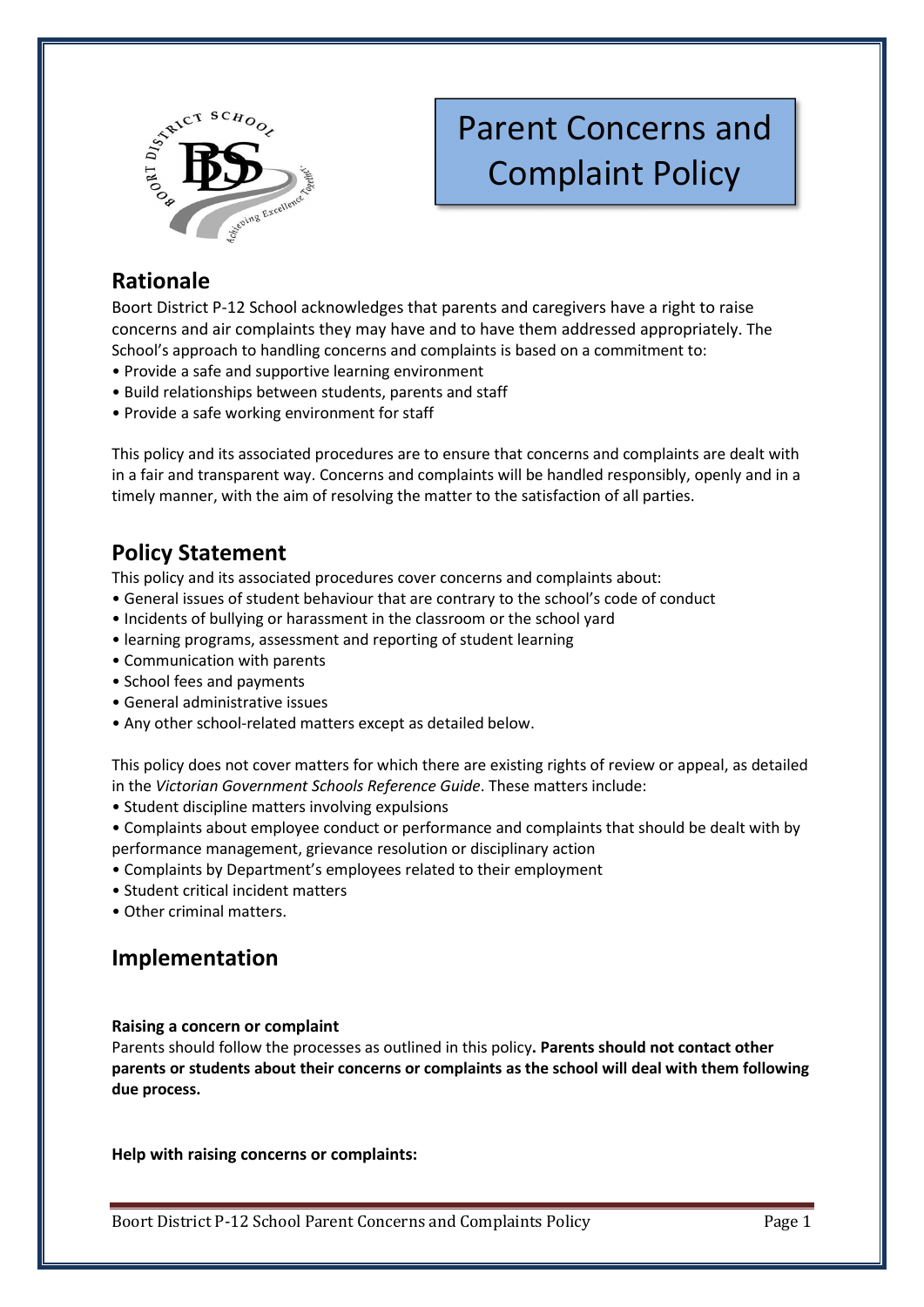Complainants can seek the services of an advocate when they feel they are unable to express their concern clearly. An advocate can be a friend or someone who is available through an appropriate support organisation who does not receive a fee for service.

All parties involved in addressing a complaint may seek the services of a mediator when there is difficulty coming to an agreement.

### **Addressing concerns or complaints:**

The school will make every effort to resolve concerns and complaints before involving other levels of the Department. Upon receipt of a concern or complaint the school will determine whether it should be managed through the School's concerns and complaints process or through other complaints processes of the Department.

All complaints will be noted and acted on promptly by the staff member who receives the complaint. The school will acknowledge all complaints made in writing. It will provide the complainant with a timeline for investigating the complaint. The school will make every attempt to resolve a concern or complaint as quickly as possible. However, if a complaint involves many students and/or complex issues, the school will need more time to investigate and resolve the issues.

Should the complaint involve complex issues, the school might need to take advice from the Department's regional office or central branch which may take more time. The school will inform the complainant the new timeline for addressing the complaint and the reasons for any delays.

#### **Referral of concerns or complaints:**

If a person with a concern or complaint is not satisfied with the outcome determined by the school, they may contact the Department's appropriate regional office (North Western Region). An officer from the region will ask the complainant for a complete and factual account in writing of the concern or complaint and the complainant's opinion about why the school did not resolve it to their satisfaction.

If the complaint cannot be resolved by the complainant, school and regional office working together, the regional office may refer it to the Department's Group Coordination Division. The Division will ask the complainant for a complete and factual account in writing of the concern or complaint and the complainant's opinion about why the school and regional office did not resolve it to their satisfaction and will ask the complainant to outline their view on the course of action required to resolve the complaint.

Where the complainant is unable to provide a written account the officer from Group Coordination Division should act on the information provided.

#### **Communication and training:**

The school will make information about procedures for addressing concerns and complaints readily available via the school website to parents and the school community, in clear and easy-tounderstand language.

This information will include:

- How a person can make a complaint
- The person's responsibilities
- Information to be provided by the person
- Who the person should contact and their contact details
- The process and timeframes for managing complaints

The school will: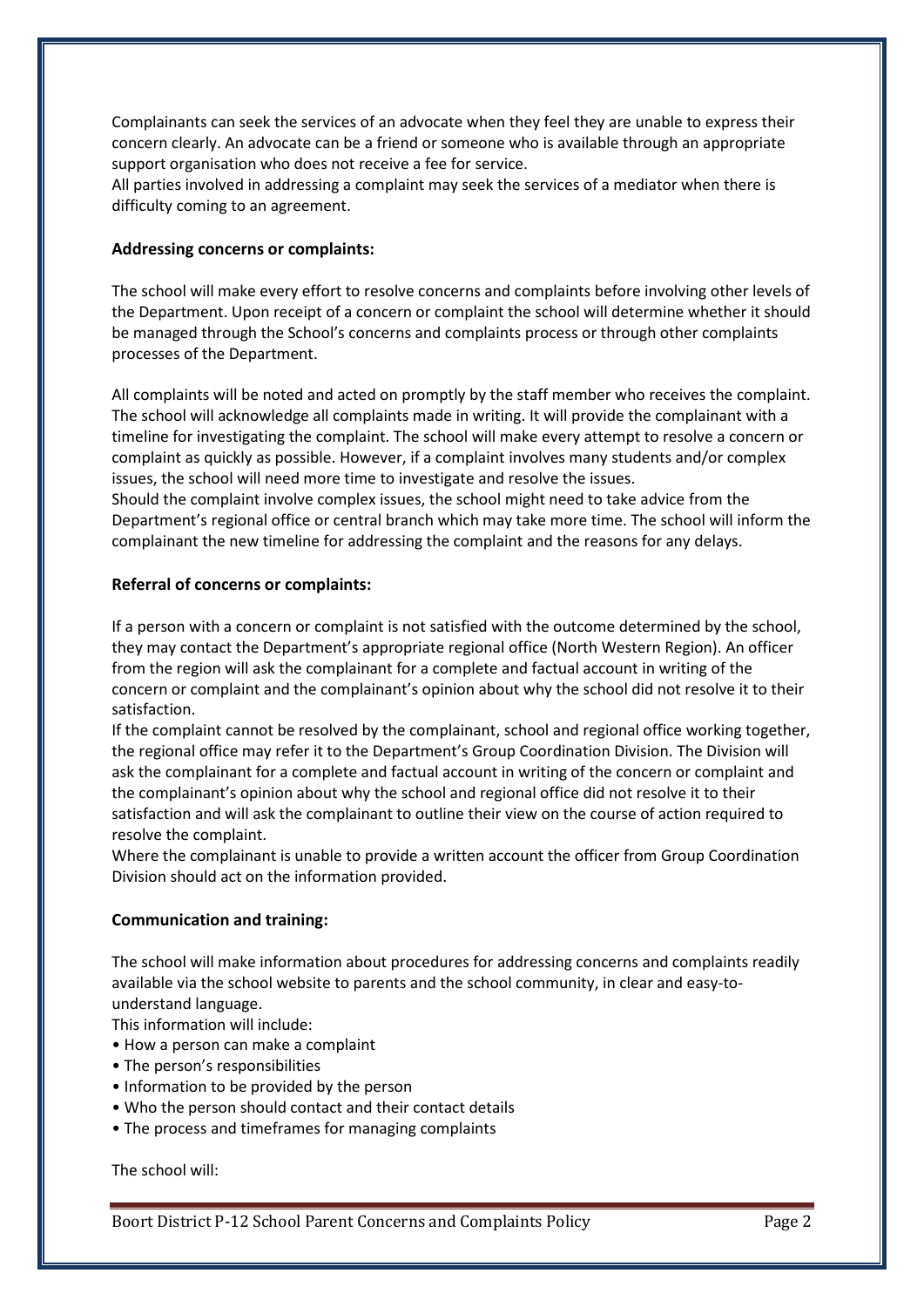• Brief all members of staff about its procedures to address concerns and complaints

• Provide staff with access to training and support appropriate to their responsibilities under the procedures

• Ensure staff who manage complaints demonstrate the personal attributes outlined in the *Good Practice Guide: Ombudsman Victoria's guide to complaint handling for Victorian public sector agencies*.

### **References:**

"Addressing parent's concerns and complaints effectively" - DET April 2009.

### **Review**

The School will monitor parent concerns and complaints and consider issues raised through the parent complaints process, and any other relevant information from the parent opinion survey, when undertaking a review of the school's policies, procedures and operations. The School Council will regularly review its policy and procedures to effectively address parent concerns and complaints as part of its cyclic policy and procedures review schedule.

# **RAISING A CONCERN OR COMPLAINT**

| Concern/Complaint                | Who to See                     | What to do                         |
|----------------------------------|--------------------------------|------------------------------------|
| Classroom activities, class      | Home Group Teacher and/or      | Telephone, email                   |
| curriculum,                      | Classroom Teacher              | Arrange an appointment             |
| Friendship issues                |                                |                                    |
| Complex student issues, Student  | Assistant Principal or Welfare | In writing by hand, email or mail. |
| Welfare,                         | Coordinator                    | Telephone to arrange an            |
| School Curriculum                |                                | appointment.                       |
|                                  |                                |                                    |
| <b>Staff Members</b>             | Principal                      | In writing by hand, email or mail. |
|                                  |                                | Telephone to arrange an            |
|                                  |                                | appointment.                       |
| School Policy, School Management | Principal                      | In writing by hand, email or mail. |
|                                  |                                | Telephone to arrange an            |
|                                  |                                | appointment.                       |
| School Fees & payments           | Office Staff                   | Telephone, in person               |
| General enquiries                |                                |                                    |
| Principal                        | <b>Regional Director</b>       | Telephone, in writing              |

PLEASE …

- Raise your concern as soon as you can after the issue occurs
- Put it in writing, providing detailed factual information
- Maintain and respect everyone's privacy and confidentiality
- Be calm, courteous, honest and sincere

PLEASE ALSO …

- Recognise everyone has rights and responsibilities that must be balanced
- Respect and understand each other's point of view; value difference rather than judge and blame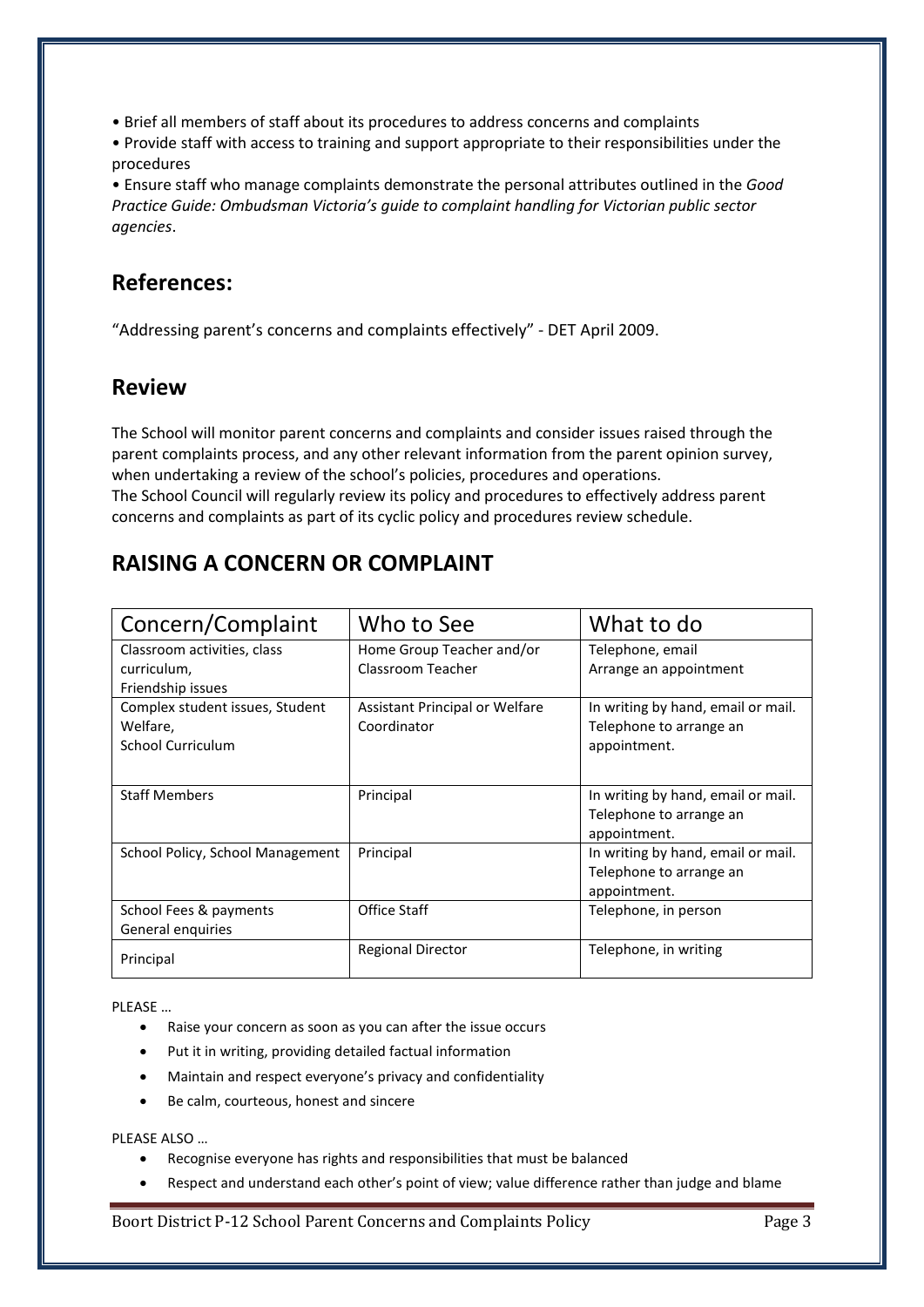Realise we need to achieve an outcome acceptable to everyone involved

#### ADDRESSING COMPLAINTS …

Our response will be prompt, courteous, efficient and fair. We will follow the process outlined below:

- Acknowledge your complaint by telephone, email or mail and let you know how long it will take to investigate
- Give you a copy of the BDS Parent Concerns & Complaints Policy
- Investigate and provide a response as soon as possible
- Make every effort to resolve your complaint within 20 school days

#### REMEDIES …

When a complaint is justified, the school will work with you to find an appropriate remedy such as:

- An explanation or further information
- Mediation, counselling or other support
- An apology, expression of regret or admission of fault
- Change a decision
- Change policies, procedures or practices
- Cancel a debt (such as for school payments)
- Refund a fee

The school will implement the remedy as soon as it can. If the remedy is ongoing, the school will try and keep you up to date with progress.

### Parent Concerns and Complaints Protocols

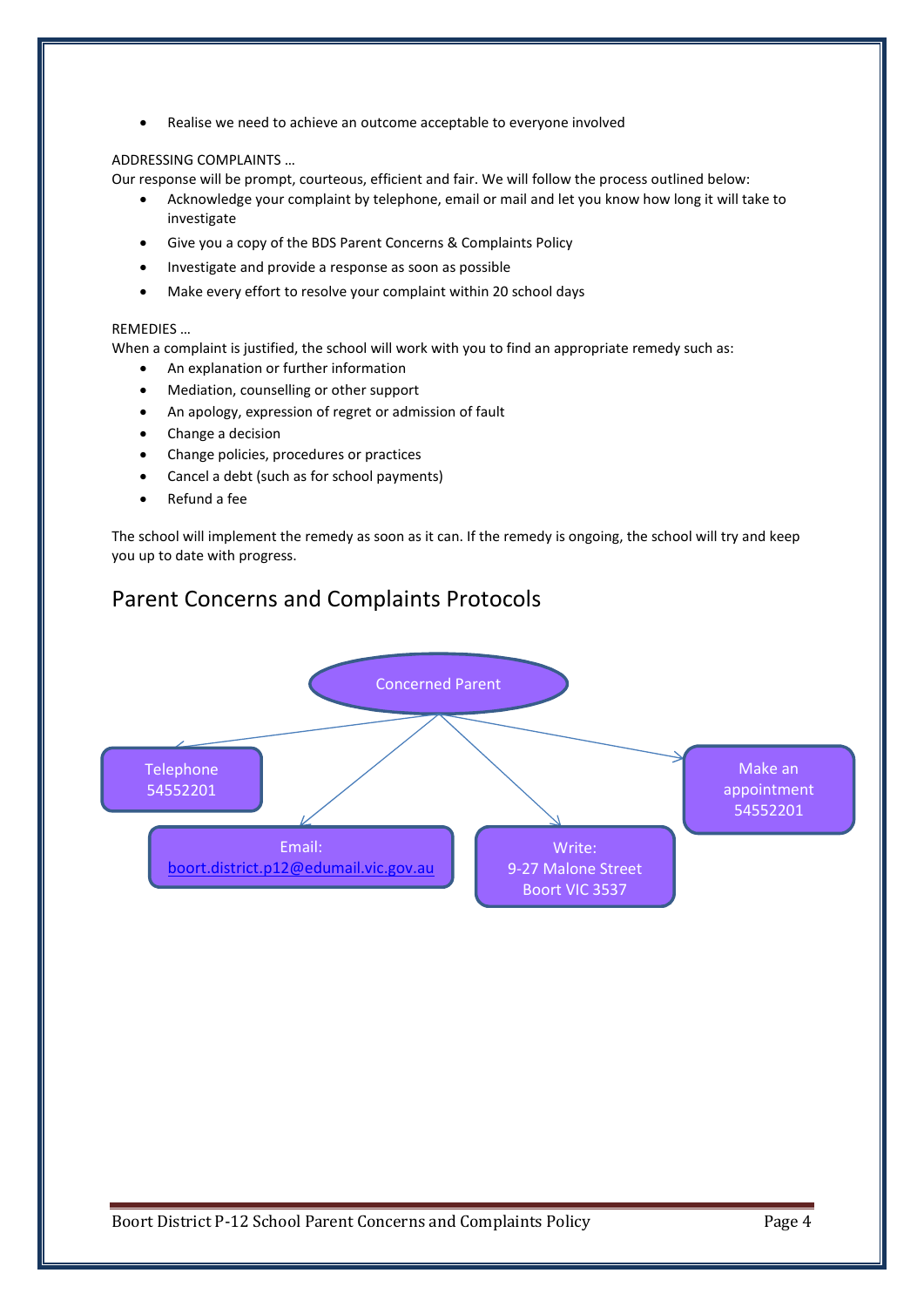